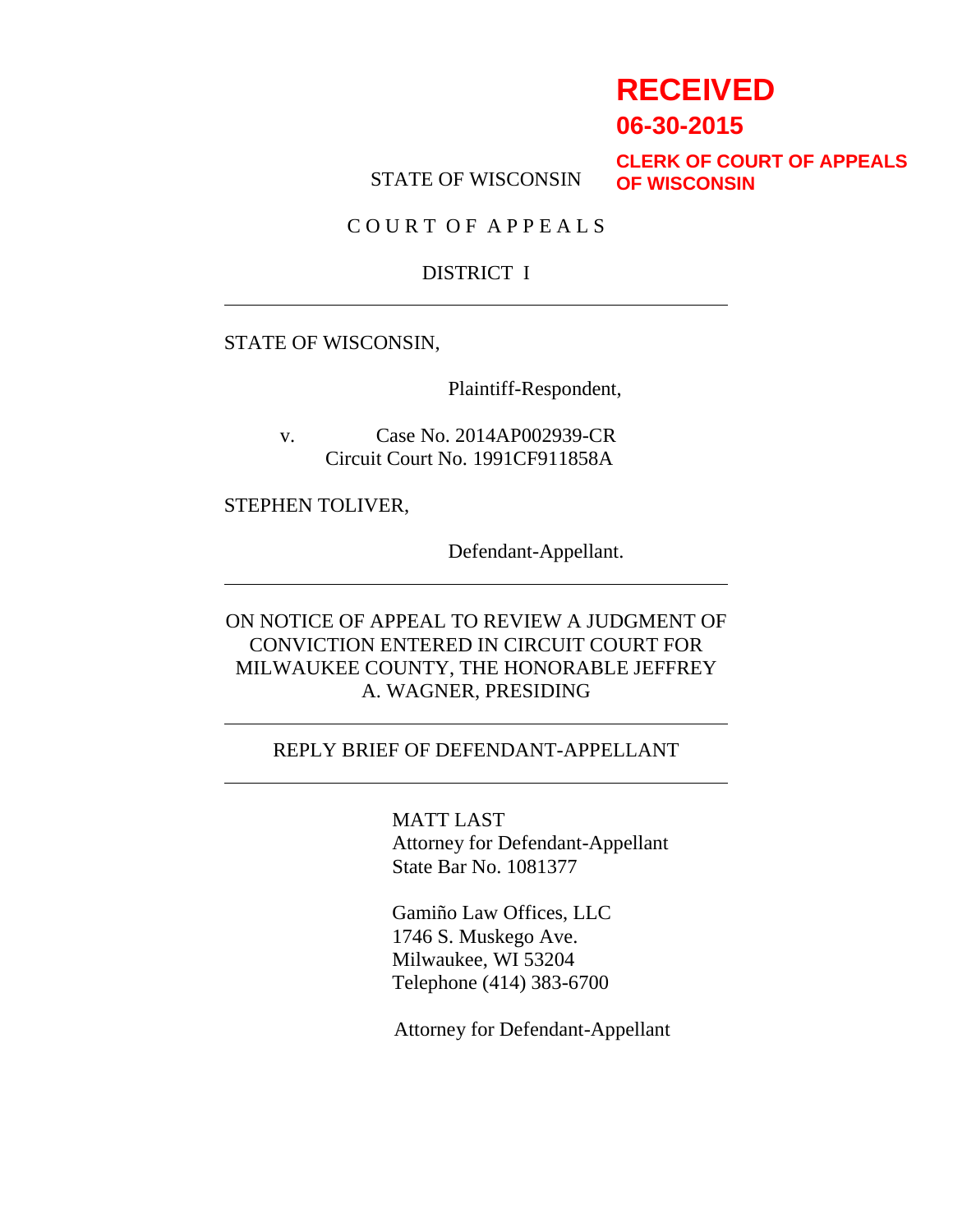#### STATE OF WISCONSIN

#### COURT OF APPEALS

#### DISTRICT I \_\_\_\_\_\_\_\_\_\_\_\_\_\_\_\_\_\_\_\_\_\_\_\_\_\_\_\_\_\_\_\_\_\_\_\_\_\_\_\_\_\_\_\_\_\_\_\_\_

STATE OF WISCONSIN,

Plaintiff-Respondent,

Case No. 2014AP002939-CR Circuit Court No. 1991CF911858A

v.

STEPHEN TOLIVER,

Defendant-Appellant.

ON NOTICE OF APPEAL TO REVIEW A JUDGMENT OF CONVICTION ENTERED IN CIRCUIT COURT FOR MILWAUKEE COUNTY, HONORABLE JEFFREY A. WAGNER, PRESIDING

\_\_\_\_\_\_\_\_\_\_\_\_\_\_\_\_\_\_\_\_\_\_\_\_\_\_\_\_\_\_\_\_\_\_\_\_\_\_\_\_\_\_\_\_\_\_\_\_\_

\_\_\_\_\_\_\_\_\_\_\_\_\_\_\_\_\_\_\_\_\_\_\_\_\_\_\_\_\_\_\_\_\_\_\_\_\_\_\_\_\_\_\_\_\_\_\_\_\_

\_\_\_\_\_\_\_\_\_\_\_\_\_\_\_\_\_\_\_\_\_\_\_\_\_\_\_\_\_\_\_\_\_\_\_\_\_\_\_\_\_\_\_\_\_\_\_\_\_

#### REPLY BRIEF OF DEFENDANT-APPELLANT

### **Argument**

**I. The Trial Court Erred in Denying Mr. Toliver's Post Conviction Motion Based on The Grounds That Mr. Toliver Did Not Enter His Pleas Knowingly, Intelligently and Voluntarily**

In order to withdraw one's plea after sentencing, the defendant must establish by clear and convincing evidence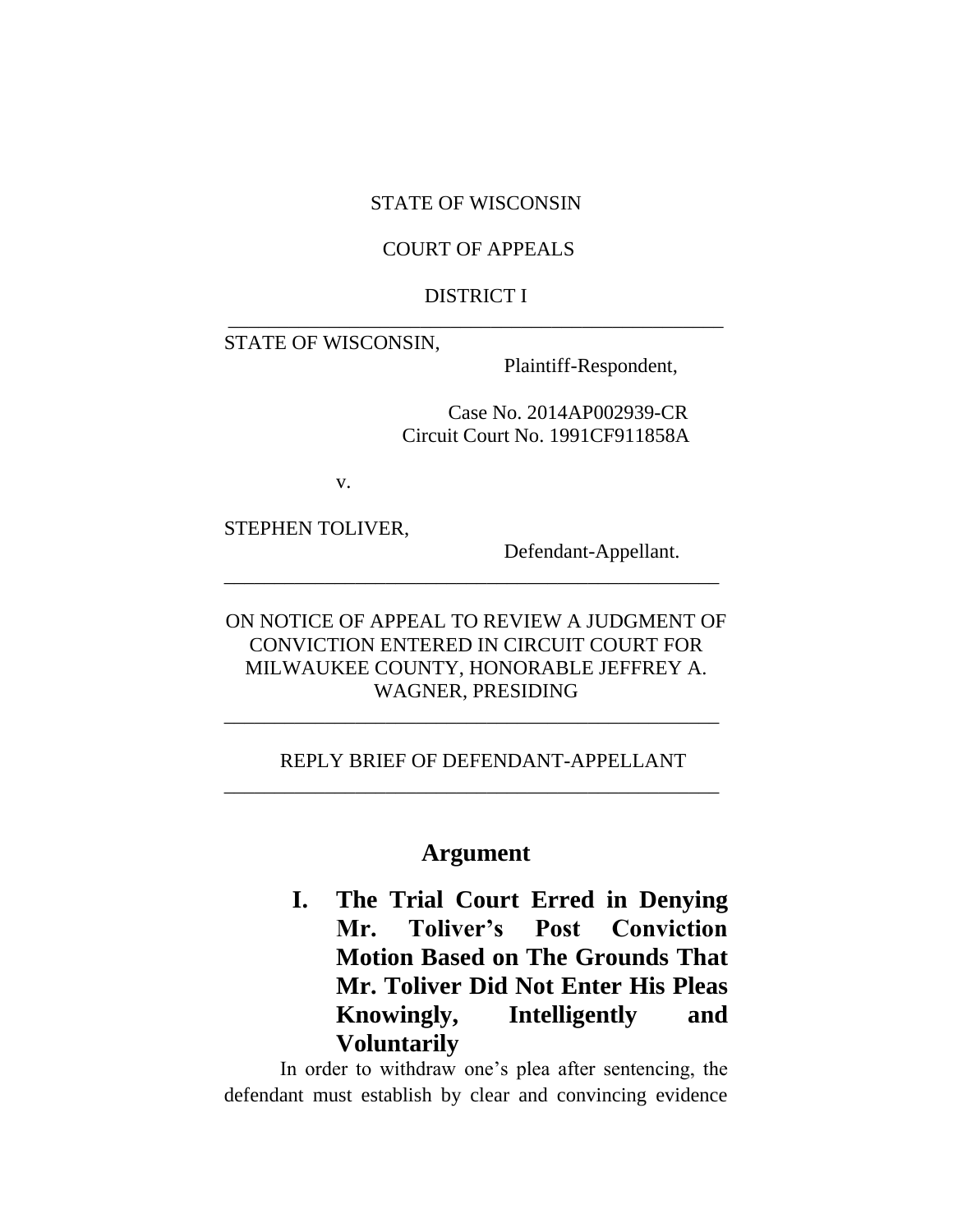that failure to allow a withdrawal would result in a "manifest injustice." *State v. Trochinski*, 253 Wis.2d 38, 644 N.W.2d 891, 898 (2002). "A defendant may demonstrate a manifest injustice by showing that the guilty plea was not made knowingly, intelligently and voluntarily." *State v. Hoppe*, 317 Wis.2d 161, 765 N.W.2d 794 (2009). "When a guilty plea is not knowingly, intelligent and voluntary, a defendant is entitled to withdraw the plea as a matter of right because such a plea 'violates fundamental due process'." *Id*. This Court has previously held a defendant's misunderstanding of a collateral consequence of a guilty plea is grounds for plea withdrawal if it is based on "affirmative incorrect statements." *State v. Brown*, 276 Wis.2d 559 (Ct. App. 2004). The defendant's "misunderstanding of the consequences of his pleas undermines the knowing and voluntary nature of his pleas." *Id*.

Mr. Toliver did not enter his pleas in a knowing, intelligent and voluntary manner and for that reason is entitled to withdraw his pleas as a matter of right. The Respondent argues the circuit court properly determined that Mr. Toliver failed to meet his burden for plea withdrawal. However, it is clear there were a number of "affirmative incorrect statements" made to Mr. Toliver regarding custody credit and the impact the credit had on his mandatory release date. According to the Court in *Brown*, "a defendant's misunderstanding of a collateral consequence of a guilty plea is grounds for plea withdrawal if it is based on affirmative incorrect statements. *Id*. As previously stated in Defendant-Appellant's brief p. 11-13, both parties addressed the amount of custody credit and the impact the credit had on Mr. Toliver's mandatory release date as part of not only the negotiations between the parties, but as to hearings before the court. When Mr. Toliver entered his pleas on January 25, 2013 he was informed he was entitled to 7,917 days custody credit and was expecting a mandatory release date of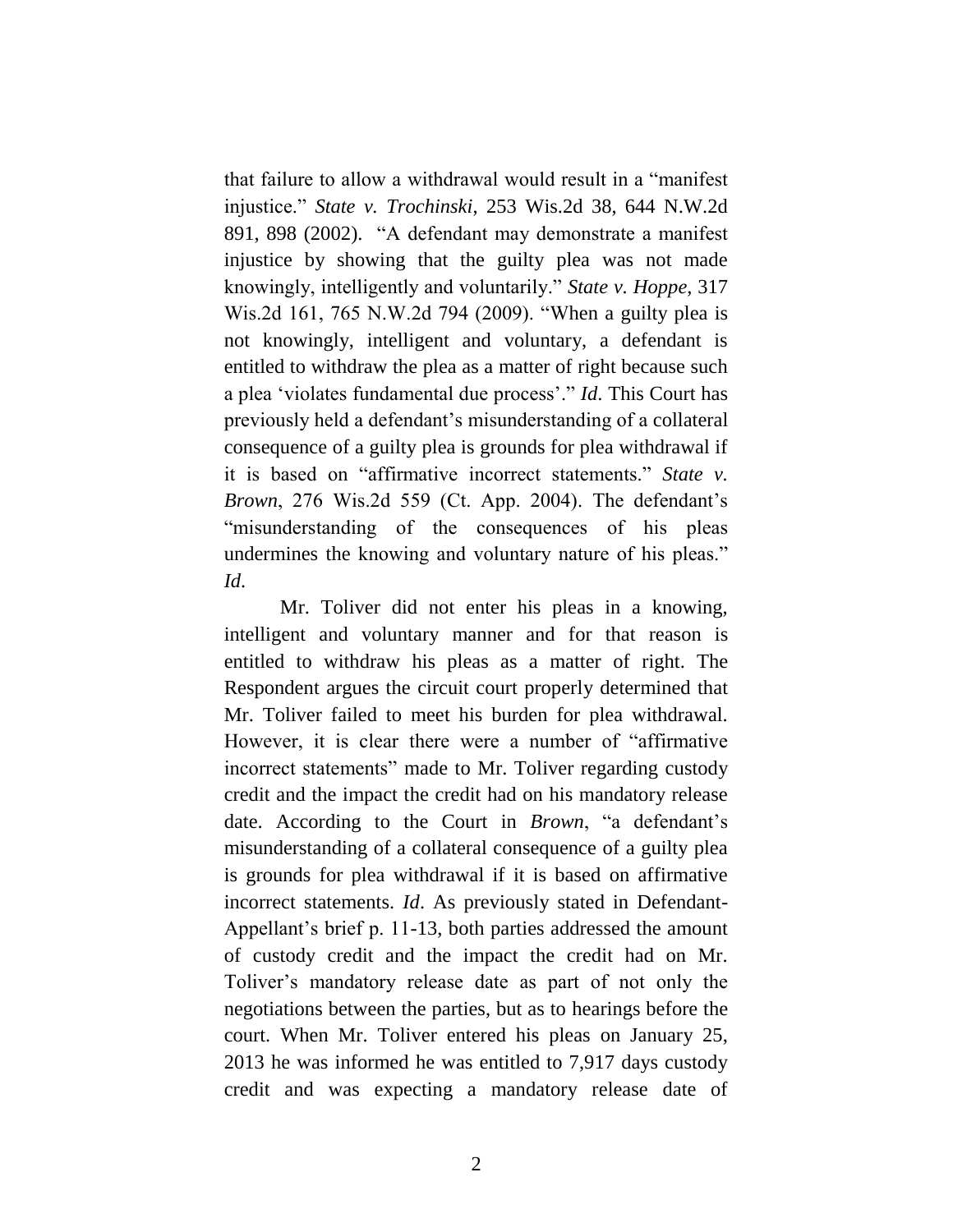sometime between April and July 2014. On June 27, 2013 when Mr. Toliver entered into a new plea agreement, he was informed he was entitled at that point to 7,793 days custody credit. *R173:3*. After receiving a number of letters from the Department of Corrections, the court issued a final order informing Mr. Toliver his new mandatory release date was at least an entire year after the date previously informed of by Attorney Knight and ADA Williams.

Mr. Toliver was misinformed by the parties as to the amount of credit he actually was entitled to. If Mr. Toliver was not allowed to withdraw his plea, he would suffer a manifest injustice because he was informed, by his attorney and the ADA prior to entering his plea that he was entitled to one amount of credit, but it turned out he was entitled to a completely separate amount of credit. This misinformation provided to Mr. Toliver impacted the outcome of his case because it moved his mandatory release date back at least an entire year.

The issue of credit was not simply a sentencing issue, but an issue considered by Mr. Toliver prior to making the decision to resolve this case with a plea. At the Postconviction hearing, Mr. Tolvier was asked by counsel "Prior to entering your plea, did you consider whether—did you consider the custody credit that you had in making your decision whether to go to trial or not to go to trial?" *R174:29*. Mr. Toliver replied "That was the only reason I took it." *Id*. at 30. When asked later in the hearing whether he would have accepted the pretrial offer and entered pleas if knew he was not entitled to the amount of credit he actually was entitled to, Mr. Toliver stated "No, I wouldn't have accepted it because I wasn't going to accept it on June 25. I demanded a trial." *Id*.

Mr. Toliver has shown the issue of credit was not simply a sentencing issue, but an issue considered in making the decision to enter his pleas. Unfortunately, Mr. Toliver was provided incorrect information regarding the credit.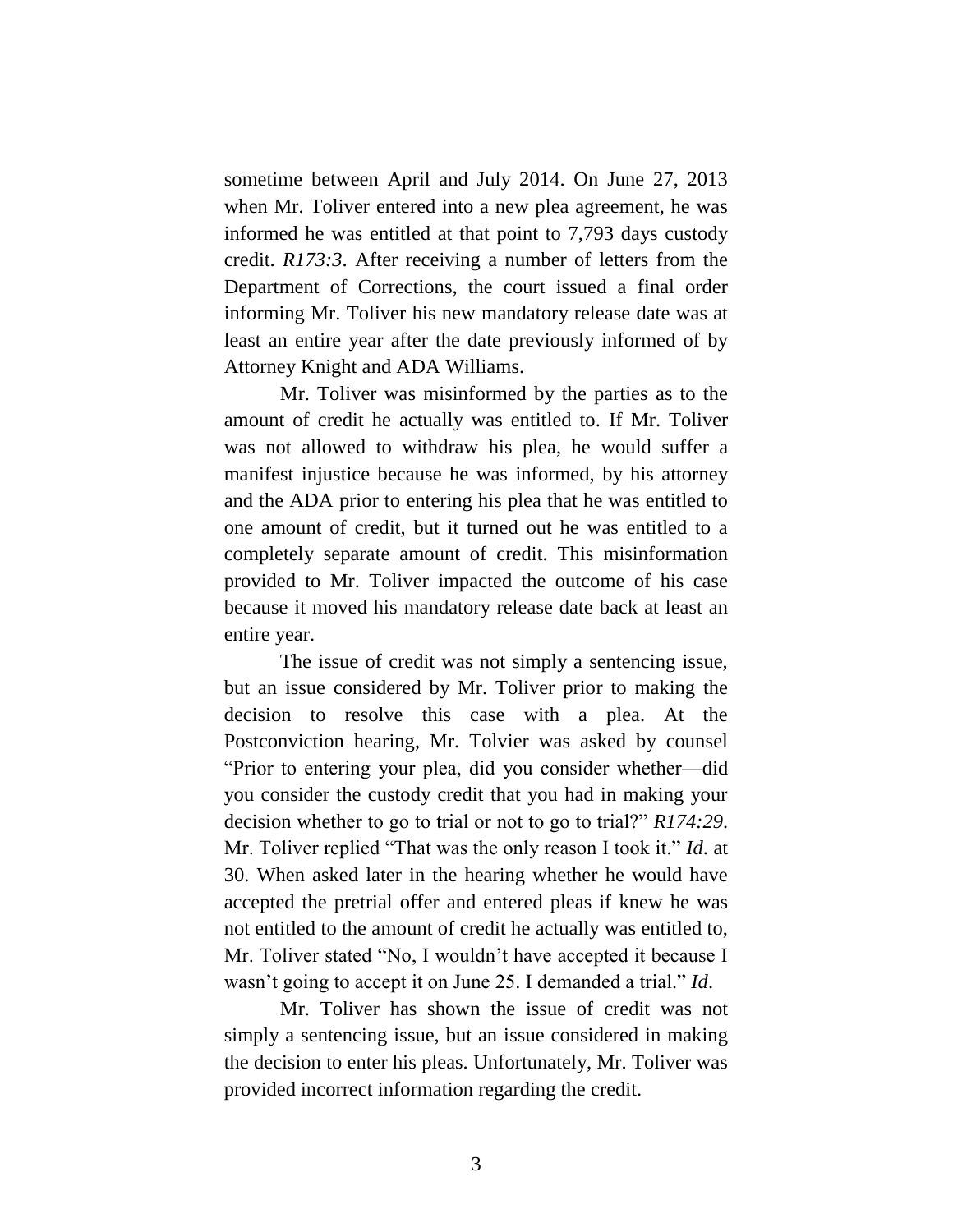As the court indicated in *Brown*, a misunderstanding of a collateral consequence of a guilty plea is grounds for plea withdrawal if it is based on "affirmative incorrect statements." It is clear, based on the comments by the parties at the hearings held in this case that affirmative incorrect statements were made to Mr. Toliver as to his credit. For that reason, his pleas were not knowingly, voluntarily and intelligently entered into by Mr. Toliver.

In sum, Mr. Toliver asks this Court to grant an order allowing him to withdraw his pleas because he suffered a manifest injustice when he was misinformed regarding the amount of custody credit. Additionally, a number of affirmative incorrect statements were made to Mr. Toliver regarding the credit and the impact on his mandatory release date which prevented his pleas from being entered voluntarily, intelligently and knowingly and because the trial court erred in denying his Postconviction motion.

# **II. The Trial Court Erred in Denying Mr. Toliver's Post Conviction Motion Based on Grounds That the Plea Agreement Was Premised on a Legal Impossibility**

"When a guilty plea is not knowing, intelligent and voluntary, a defendant is entitled to withdraw the plea as a matter of right because such a plea 'violates fundamental due process." *State v. Hoppe*, 317 Wis.2d 161, 765 N.W.2d 794 (2009). The Court in *Dawson* held that "a plea agreement that leads a defendant to believe that a material advantage or right has been preserved when, in fact, it cannot legally be obtained produces a plea that is 'as a matter of law…neither knowing nor voluntary." *State v. Dawson*, 276 Wis.2d 418, 688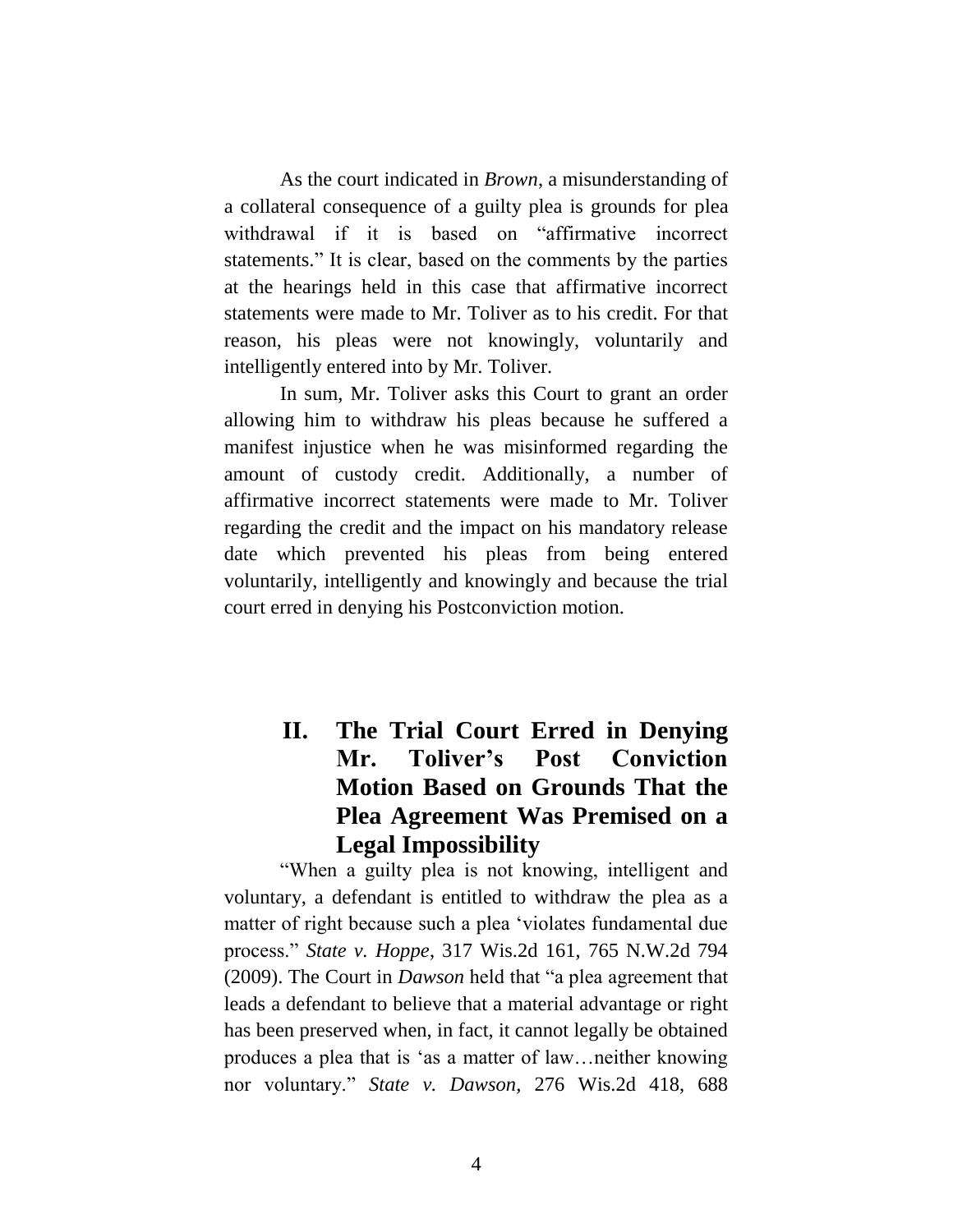N.W.2d 12 (Ct. App. 2004), citing *State v. Riekoff*, 112 Wis.2d 119, 128, 332 N.W.2d 744 (1983).

On January 23, 2013 the parties entered into a plea agreement whereby the original count of First Degree Intentional Homicide (PTAC) would be amended to one count of Felony Murder and one count of Concealing a Corpse. Mr. Tolvier was sentenced by the court to 30 years prison with 7,917 days custody credit on Count #1 Felony Murder, and 5 years prison on Count #2 Hiding a Corpse. *R170:34*.

On June 26, 2013 Mr. Toliver appeared in court because the Department of Corrections had notified the court that the Hiding a Corpse charge plead to by Mr. Toliver on January 25, 2013 did not exist at the time the present offenses were committed on May 12, 1991. On June 27, 2013, Attorney Knight informed the court the parties had reached an agreement where the Count #1 Felony Murder charge previously plead to would not be vacated and that Mr. Toliver would be pleading to Count #2 as a charge of First Degree Reckless Endangerment. *R173:2*. Attorney Knight informed the court the parties would be stipulating and agreeing that the previous sentence imposed on Count #1 would be consecutive to Count #2, but would be concurrent to anything else. *Id*. at 3.

In a letter dated August 29, 2013 from the Department of Corrections, Mr. Toliver was charged with committing these crimes on May 12, 1991 and was sentenced on March 16, 1992 to a consecutive sentence. Because of the consecutive nature of the sentence, Mr. Toliver did not start serving his sentence on this case until September 5, 1992, which was the mandatory release date on Case F-910277. *R121:1*. Because of Wisconsin Statute 973.04, the sentences Mr. Tolvier received could not have been run concurrent as described in the plea agreement he entered into.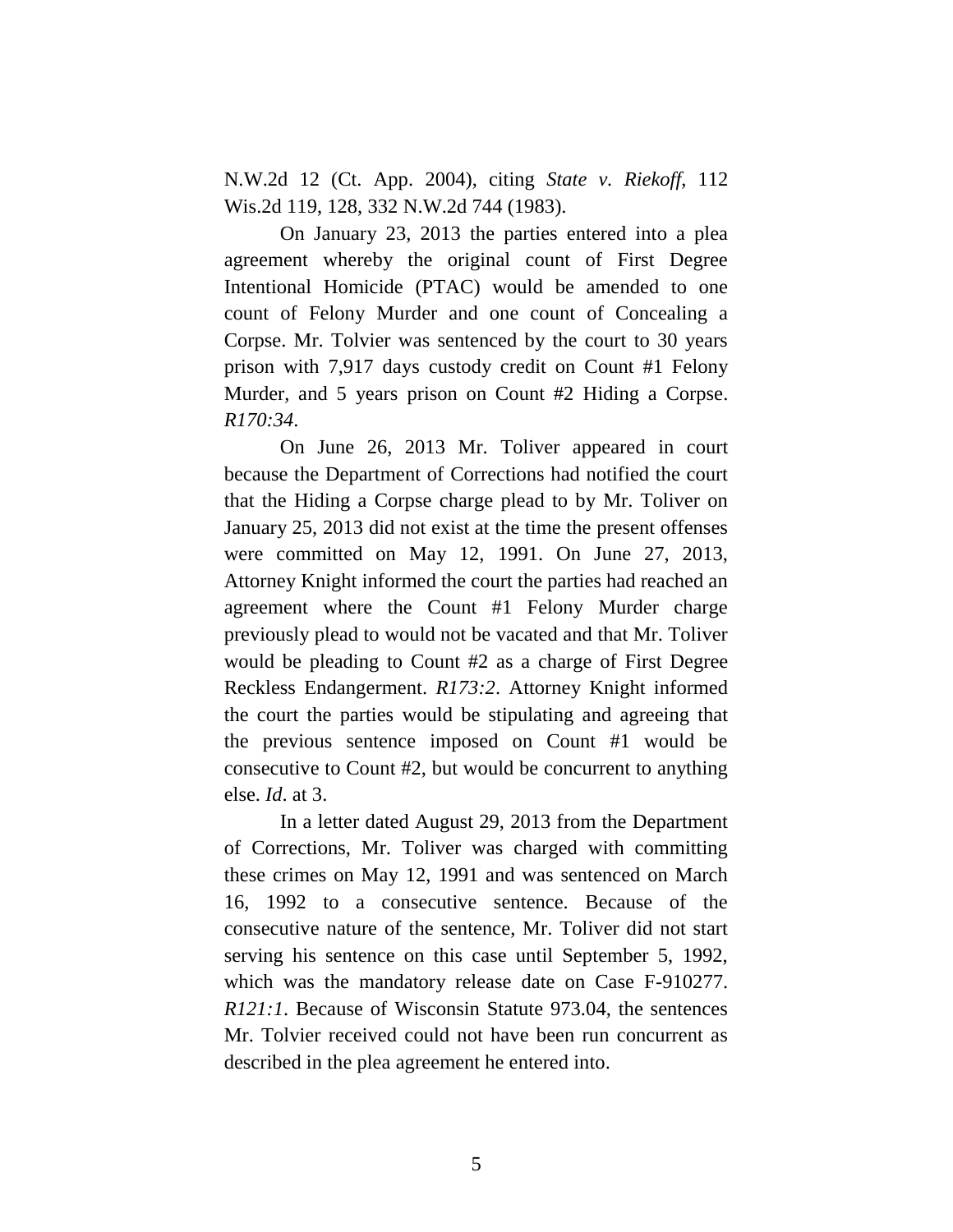Mr. Toliver was lead to believe he was receiving some type of advantage because the agreement entered into on June 27, 2013 called for the sentence to run "concurrent" to any other sentence. As the court stated in *Dawson* "a plea agreement that leads a defendant to believe that a material advantage or right has been preserved when, in fact, it cannot legally be obtained produces a plea that is 'as a matter of law…neither knowing nor voluntary."

In Sum, Mr. Toliver asks this Court to grant an Order allowing his pleas to be withdrawn because Mr. Toliver did not enter the pleas knowing and voluntary because he was lead to believe he was receiving a material benefit of his sentence running concurrent to any other sentence and was lead to believe he was entitled to a certain amount of custody credit when he was not.

# **III. The Trial Court Erred in Failing to Vacate Mr. Toliver's Entire Plea on Grounds That Mr. Toliver Plead to Non-Existent Crime**

It has been previously held that "the waiver doctrine does not permit conviction for a nonexistent crime", even when a defendant has specifically requested that the jury be instructed on the non-offense. *State v. Cvorovic*, 158 Wis.2d 630, 631, 462 N.W.2d 897 (Ct. App. 1990) "Criminal subject matter jurisdiction, conferred by law, is the power of the court to inquire into the charged crime, to apply the applicable law and to declare the punishment." (*Id*. at 634, citing *Mack v. State*, 93 Wis.2d 287, 294 (1983)) "Subject matter jurisdiction cannot be conferred on the court by consent, and an objection to it cannot be waived." (*Id*.) Wisconsin law clearly has established that a judgment "resulting from a complaint or information which charges no offense recognized in law is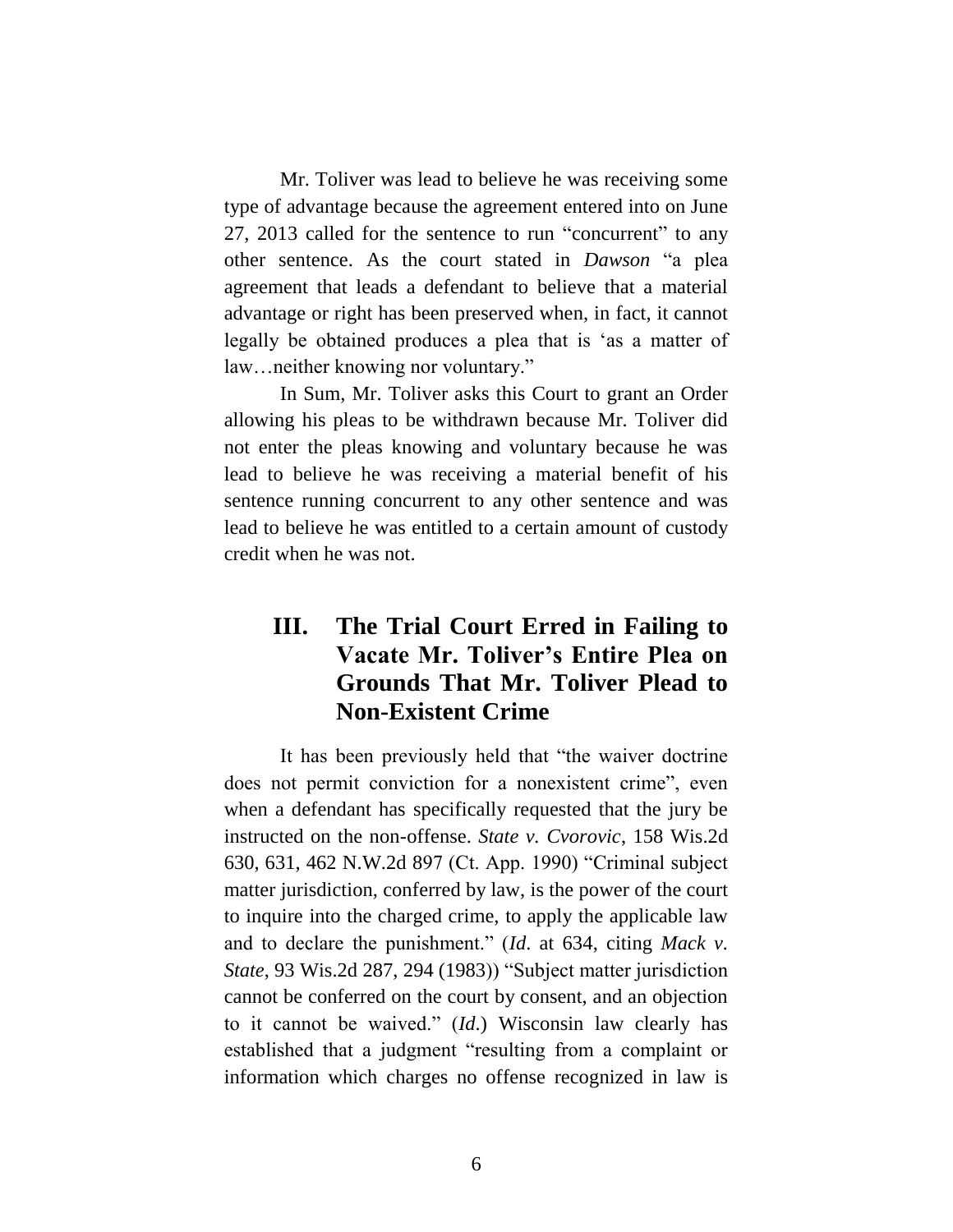void ab initio." *State v. Briggs*, 579 N.W.2d 783 (Ct. App. 1998);*See* also *Howard v. State*, 139 Wis. 529, 534 (1909)

On May 3, 2013, the Department of Corrections drafted a letter to the court explaining that Count #2, Hiding a Corpse, which Mr. Toliver entered a plea to, was not a statute at the time of the alleged offense on May 12, 1991. *R112:1*. For that reason, Mr. Toliver appeared in court on June 26, 2013 and informed the court the plea previously entered had to be vacated. R172:2. It was at this point that both the pleas entered to Count #1 and Count #2 should have been vacated. However, that is not what occurred. The parties informed the court on June 27, 2013 an agreement was reached in which Mr. Toliver's plea previously entered to Count #1 would remain, and he would now enter a plea to an amended Count #2 of First Degree Reckless Endangerment. *R173:2*.

The Respondent argues the circumstances in the present case are significantly different than those in *Briggs*. However, this argument is wrong because the facts of this case closely match those in Briggs. In *Briggs*, the court agreed with *Briggs* that attempted felony murder is not a crime and that his conviction on the non-existent crime must be vacated. *State v. Briggs*, 218 Wis.2d 61,65-69,579 N.W.2d 783 (Ct. App. 1998) Briggs wanted to vacate the attempted felony murder conviction alone, while leaving the armed burglary conviction intact. However, this court held that Brigg's appeal brought the entirety of the judgment before this court and that the appropriate remedy was to vacate the conviction on both counts and to reinstate the original information. *Id*. at 71-74. This is exactly what should have occurred in the present case but did not. On January 25, 2013 Mr. Toliver entered a plea to an amended Count #1 of Felony Murder and Count #2 Concealing a Corpse and was sentenced on those two charges. However, it was error to allow Mr. Toliver to enter a plea to a charge Hiding a Corpse because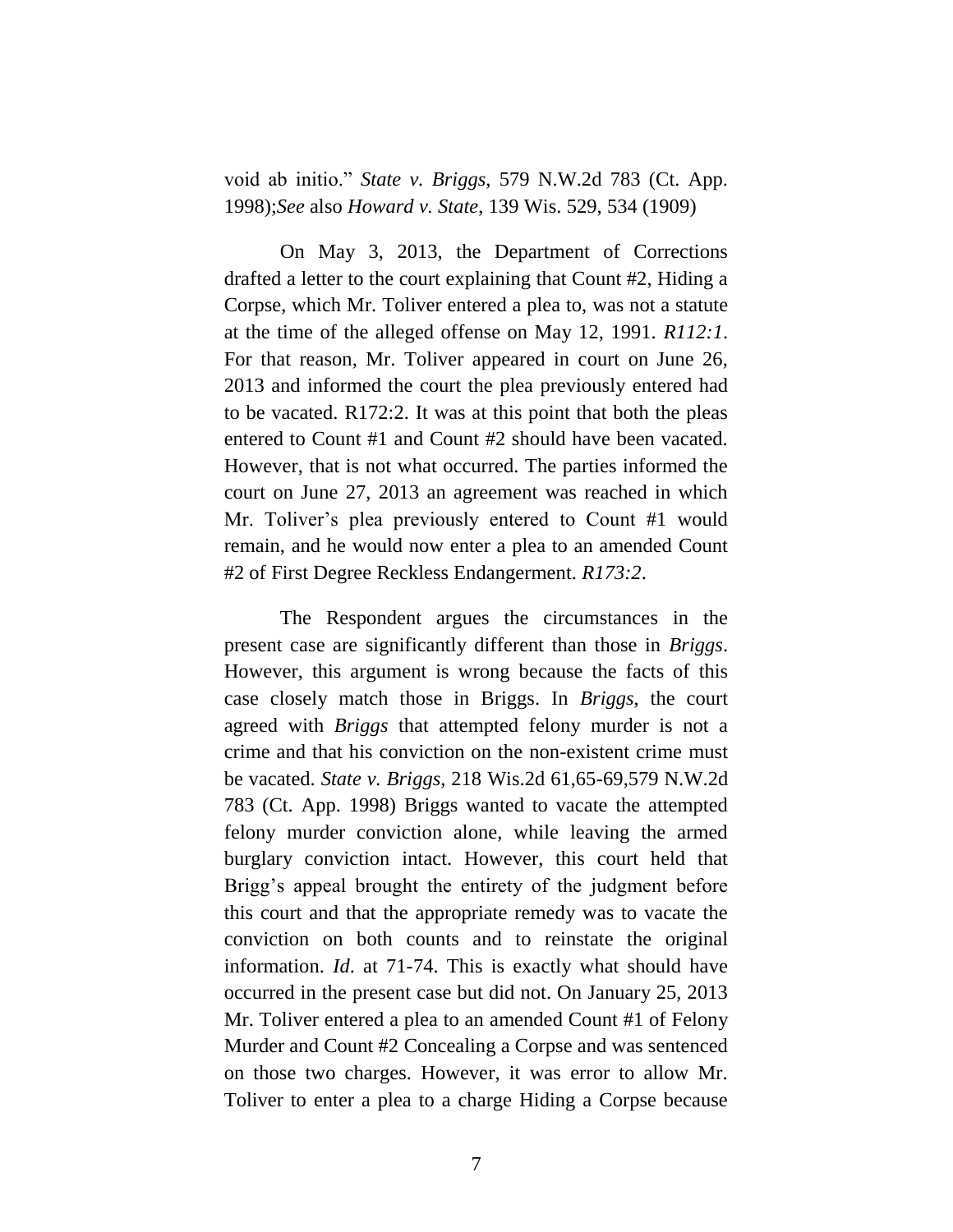this charge was not a stature at the time of the alleged offense of May 12, 1991. Much like Briggs entering a plea to a charge of attempted felony murder, which was not a crime, the charge of Hiding a Corpse plead to by Mr. Toliver was not a crime at the time of the alleged offense.

The Respondent argues the parties entered into a joint agreement which corrected the issue as to Count #2. However, the court in *Mack* stated that "subject matter jurisdiction cannot be conferred on the court by consent, and an objection to it cannot be waived." *Mack v. State*, 93 Wis.2d 287, 294, 286 N.W.2d 563, 566 (1983). Additionally, the court in *Briggs* held that Wisconsin law clearly has established that a judgment "resulting from a complaint or information which charges no offense recognized in law is void ab initio." *Briggs*, 579 N.W.2d 783.

For all of these reasons, it was error for the court not to vacate Mr. Toliver's pleas to both charges on January 23, 2013. In sum, Mr. Toliver asks this Court to order that the pleas in this matter be vacated because the trial court erred when the court failed to vacate the previously entered plea because of the non-existence of one of the charges plead to by Mr. Toliver.

**IV. The Trial Court Erred in Denying Mr. Toliver's Post Conviction Motion Based on Grounds That Trial Counsel Failed to Provide Effective Representation to Mr. Toliver**

The United States Supreme Court established a twoprong test for ineffective assistance of counsel. *Strickland v. Washington*, 466 US 668, 104 S.Ct. 2052, 80 L.Ed.2d 674 (1984). First, the defendant must show that counsel's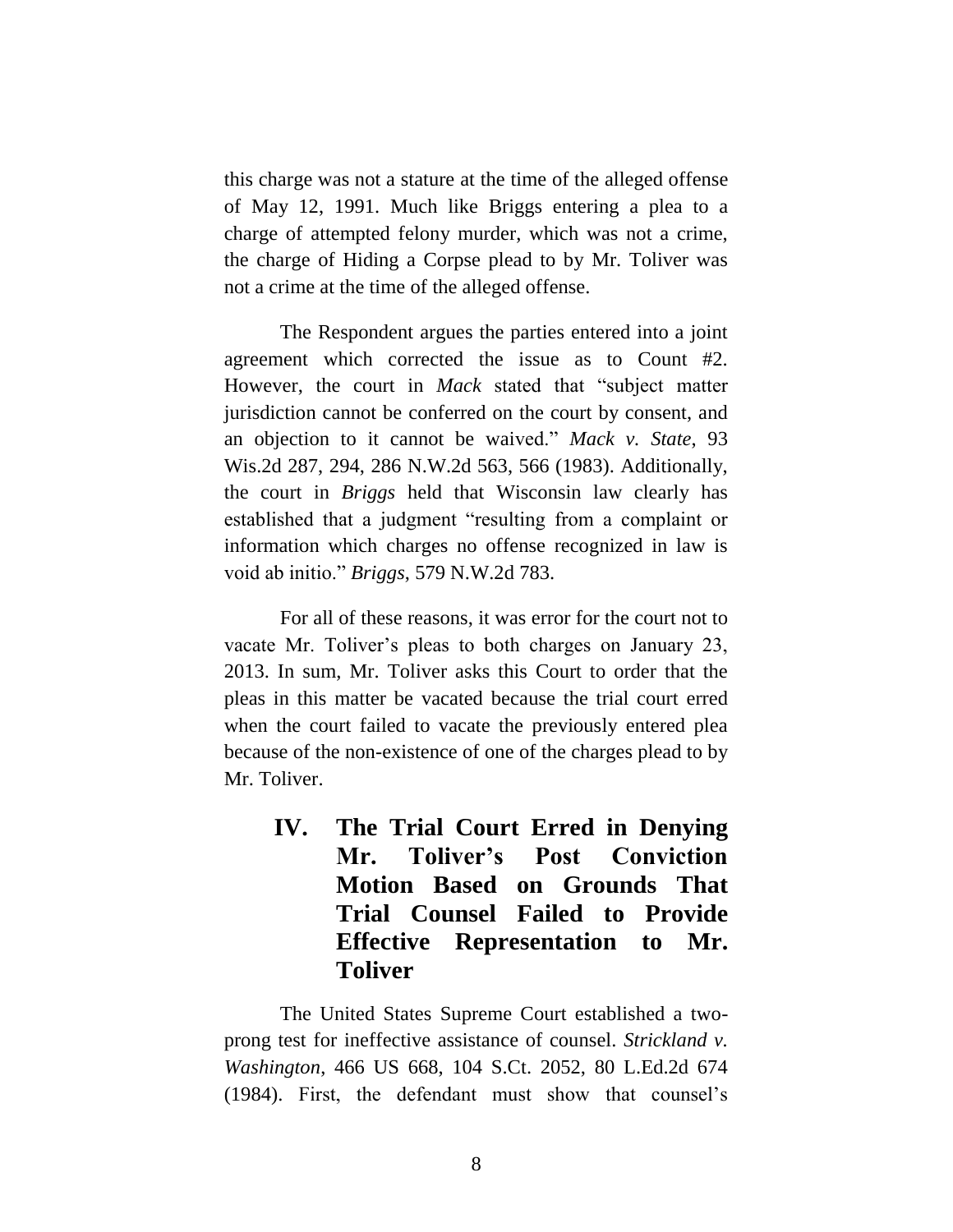performance was deficient and that counsel's errors were prejudicial. *Id*. Deficient performance requires "showing that counsel made errors so serious that counsel was not functioning as the 'counsel' guaranteed the defendant by the Sixth Amendment." *Id*. at 687, 104 S.Ct at 2064. The prejudice standard as set forth in *Strickland* states that "the defendant must show that there is a reasonable probability that, but for counsel's unprofessional errors, the result of the proceeding would have been different.

Attorney Knight was ineffective for failing to correctly determine and calculate the custody credit Mr. Toliver was entitled and the impact the credit had on his mandatory release date. Calculating custody credit is part of the responsibilities of trial counsel at the time of plea and sentencing. Particularly, trial counsel is called upon to determine the amount of custody credit a defendant has and which cases the credit applies to. In this case Attorney Knight did determine an amount of credit Mr. Toliver was entitled to, however, he did so incorrectly. More importantly, Attorney Knight incorrectly advised Mr. Toliver as to the amount of credit prior to Mr. Toliver making the decision to resolve the case with a plea.

At the Postconviction hearing, Mr. Toliver testified that prior to entering his pleas in June 2013, he spoke with Attorney Knight regarding the amount of jail credit he was entitled to. *R174:29*. Mr. Toliver was asked at the Postconviction hearing "did you consider the custody credit that you had in making your decision whether to go to trial or not to go to trial?" and Mr. Toliver stated "That was the only reason I took it." *Id*. When asked if he would have entered the pleas if he knew that he was not entitled to the amount of credit that he believed he was, he stated "No" and then stated "No, I wouldn't have accepted it because I wasn't going to accept I on June 25. I demanded a trial." *Id*.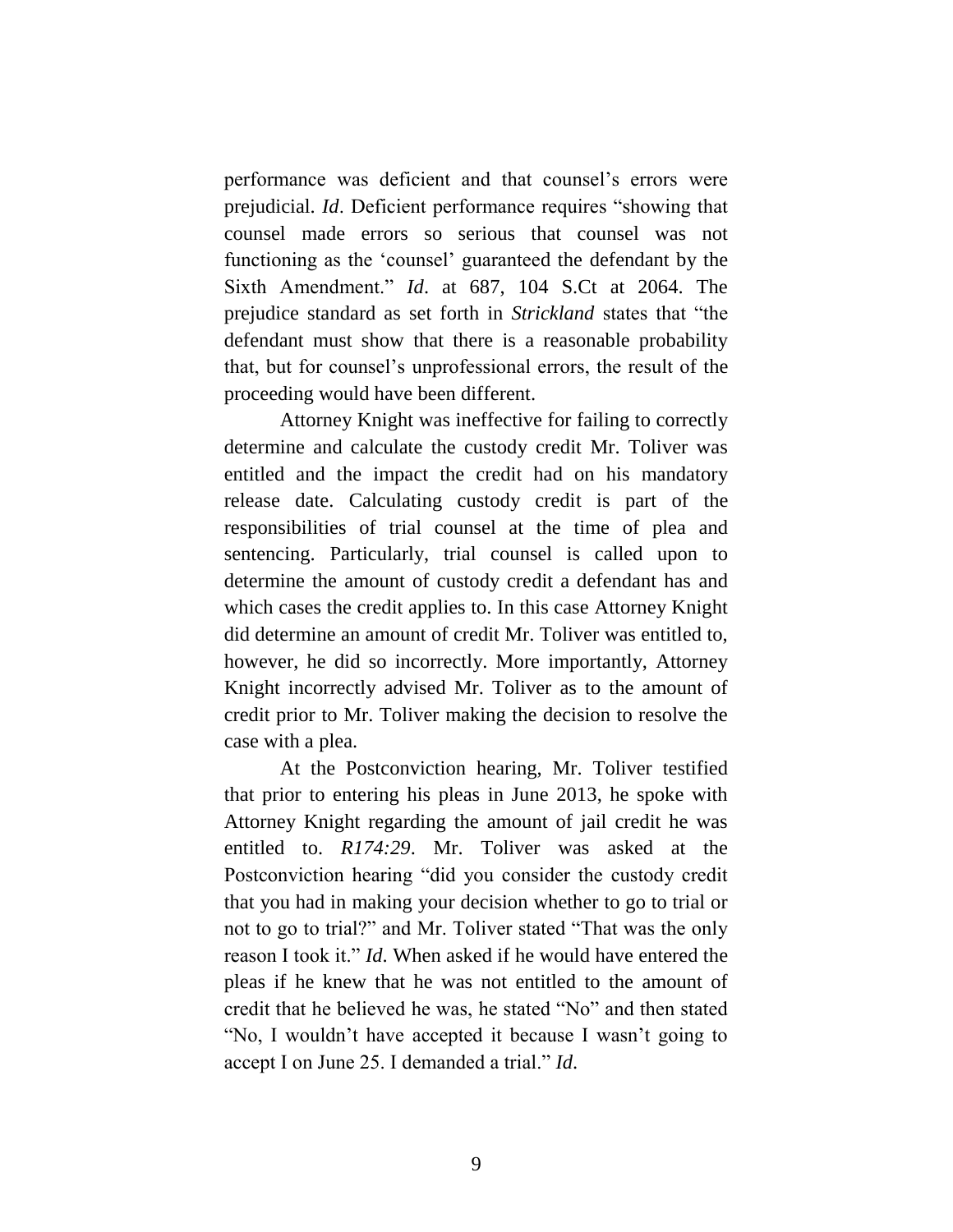It is clear that Attorney Knight's error in calculating Mr. Toliver's custody credit amounted to deficient performance. Not only was his performance deficient, the error did prejudice Mr. Toliver because he was misinformed by Attorney Knight as to the impact his credit had on his mandatory release date. Mr. Toliver showed at the Postconviction hearing that if he would have been properly informed by Attorney Knight he would not have entered plea in this case. For that reason the outcome of this case would have been different. For all of these reasons, the circuit court erred in denying Mr. Toliver's Postconviction motion.

In sum, Mr. Toliver asks this Court to order that the pleas in this matter be withdrawn and vacated because Mr. Toliver was denied the effective assistance of counsel and that the trial court erred in denying his Postconviction motion.

#### **Conclusion**

This Court therefore should reverse the decision of the trial court denying the Defendant's Post Conviction motion for plea withdrawal.

Dated at Milwaukee, Wisconsin this  $23<sup>rd</sup>$  day of June, 2015.

Respectfully submitted,

MATT LAST Attorney for Defendant-Appellant State Bar No. 1081377 Gamiño Law Offices, LLC 1746 S. Muskego Ave. Milwaukee, WI 53204 Telephone (414) 383-6700

Attorney for Defendant-Appellant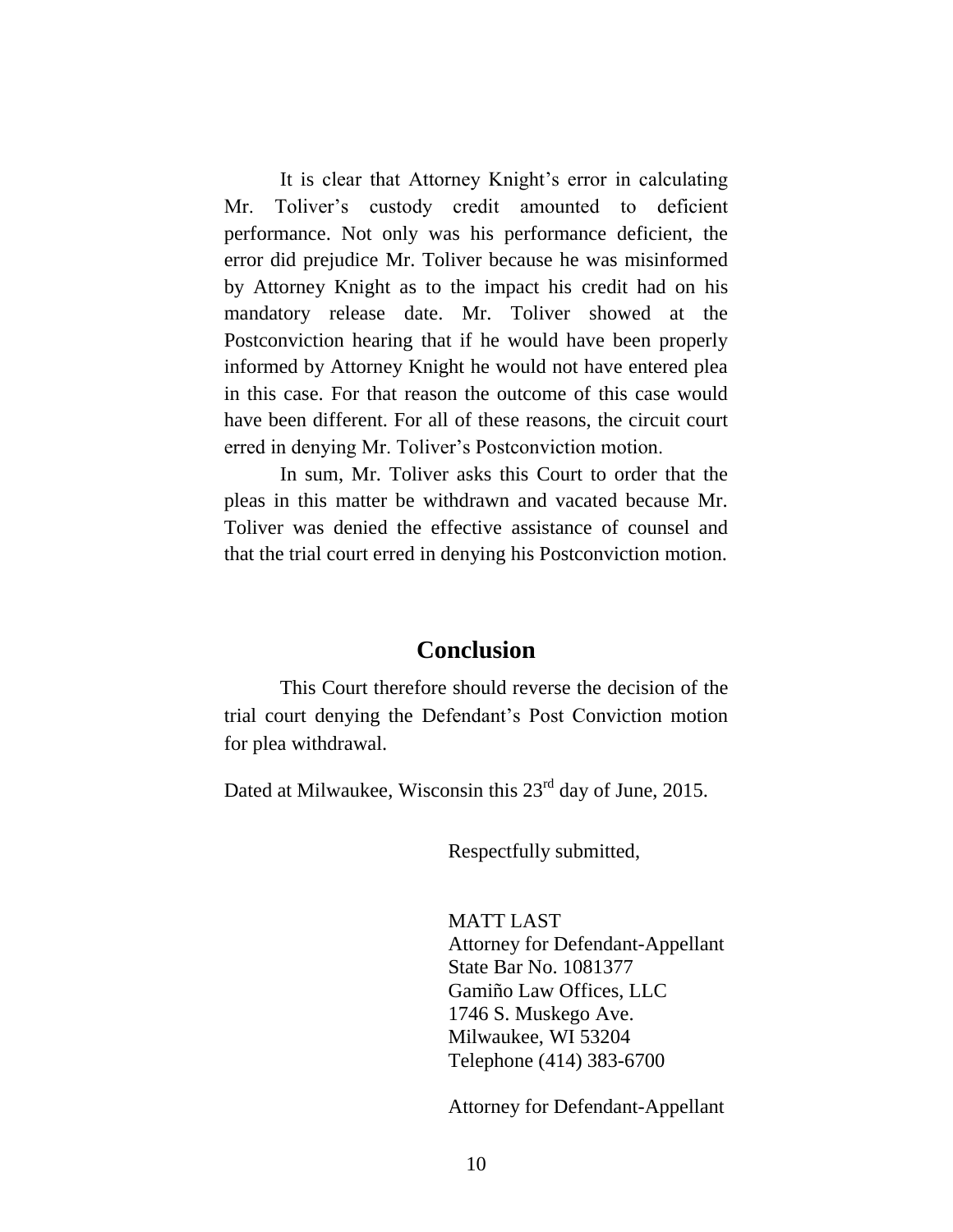#### STATE OF WISCONSIN

#### C O U R T O F A P P E A L S

#### DISTRICT I

#### STATE OF WISCONSIN,

Plaintiff-Respondent,

v.

Case No. 2014AP002939-CR

STEPHEN TOLIVER,

Defendant-Appellant.

## **Certification of Form & Length**

I certify that this brief meets the form and length requirements of Rule 809.19(8)(b) and (c) in that it is: proportional serif font, minimum printing resolution of 300 dots per inch, 13 point body text, 11 point for quotes and footnotes, leading of minimum 2 points and maximum of 60 characters per line. The text is 13 point type and the length of the brief is 2,718 words.

Respectfully submitted,

MATT LAST Attorney for Defendant-Appellant State Bar No. 1081377 Gamiño Law Offices, LLC 1746 S. Muskego Ave. Milwaukee, WI 53204 Telephone (414) 383-6700